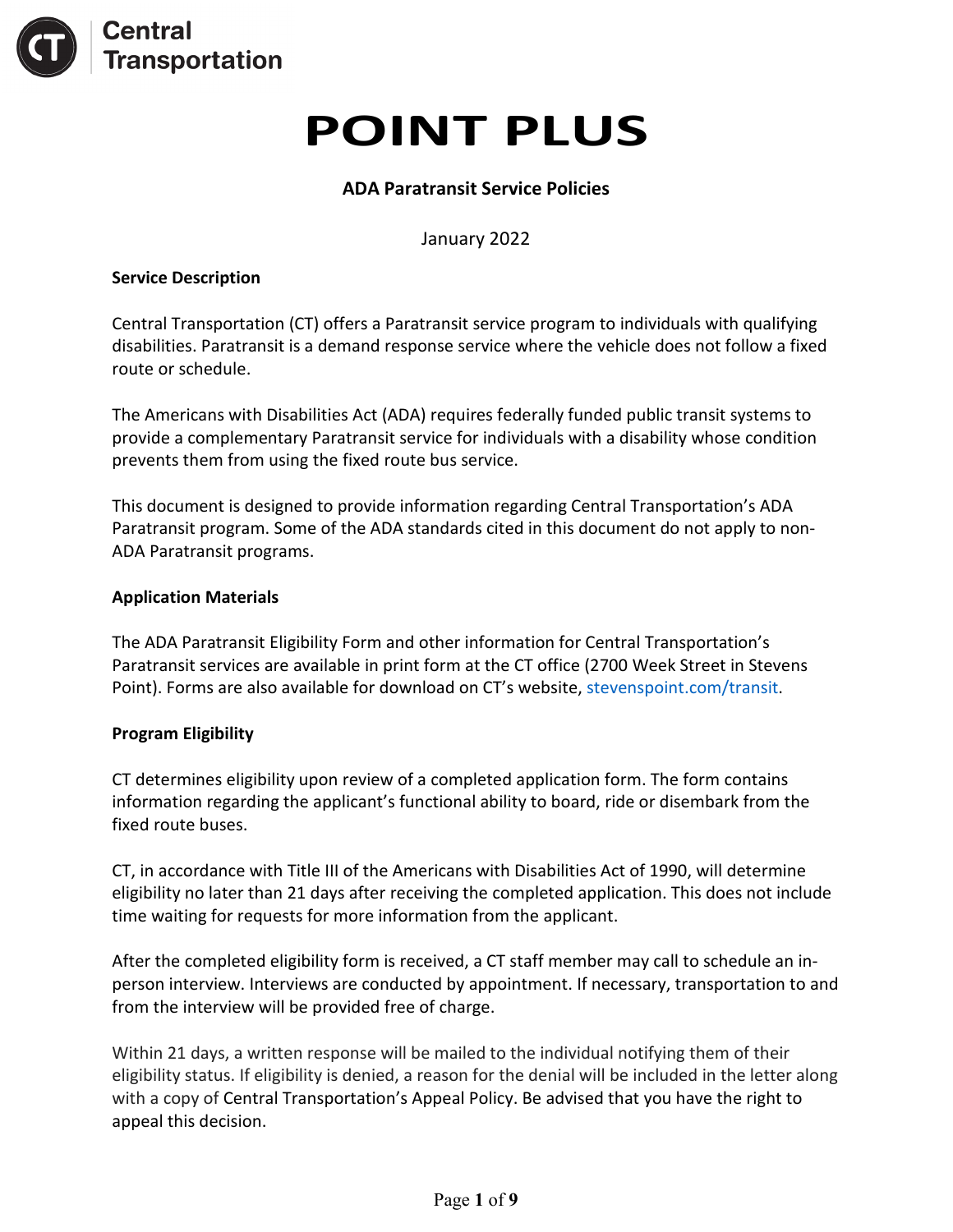# **Eligibility Criteria**

Individuals meeting any of the following two criteria will be determined ADA Paratransit eligible as defined by the Americans with Disabilities Act (ADA):

- 1. A person who cannot navigate the transit system without assistance. This includes an inability to board, ride, or disembark from a fully accessible CT bus.
- 2. A person who, because of a disability, cannot travel to or from the bus stop due to, for example, distance, terrain, weather, safety, or other obstacles that impede them due to their disability.

All CT buses are equipped with a ramp and other accessible features. All routes are served by accessible buses, so there is no eligibility based on inaccessible vehicles.

# **Type of ADA Eligibility**

Unconditional (all trips) - An individual with a disability that cannot use the fixed route bus system under any circumstance.

Conditional or Trip by Trip (some trips) - An individual with a disability that can be reasonably expected to make some trips by bus, but requires Paratransit for trips under certain circumstances (e.g., deep snow or variable health conditions).

Temporary Disabilities - An individual with a disability that cannot use the fixed route bus system for a limited period of time.

#### **Appeals Process**

An appeals process will be available to those individuals wishing to dispute a conditional or denial of certification or service suspension. Appeal letters may be sent to:

Central Transportation 2700 Week Street Stevens Point WI 54482

Appeals must be made in writing within 60 days of the decision date. Final decisions on all appeals will be made by the Stevens Point Transportation Commission.

#### **Type of Service**

Point Plus is a door-to-door service. Drivers are not permitted to enter beyond the threshold of any building. If additional assistance is needed, the rider must make arrangements to have a personal care attendant assist them.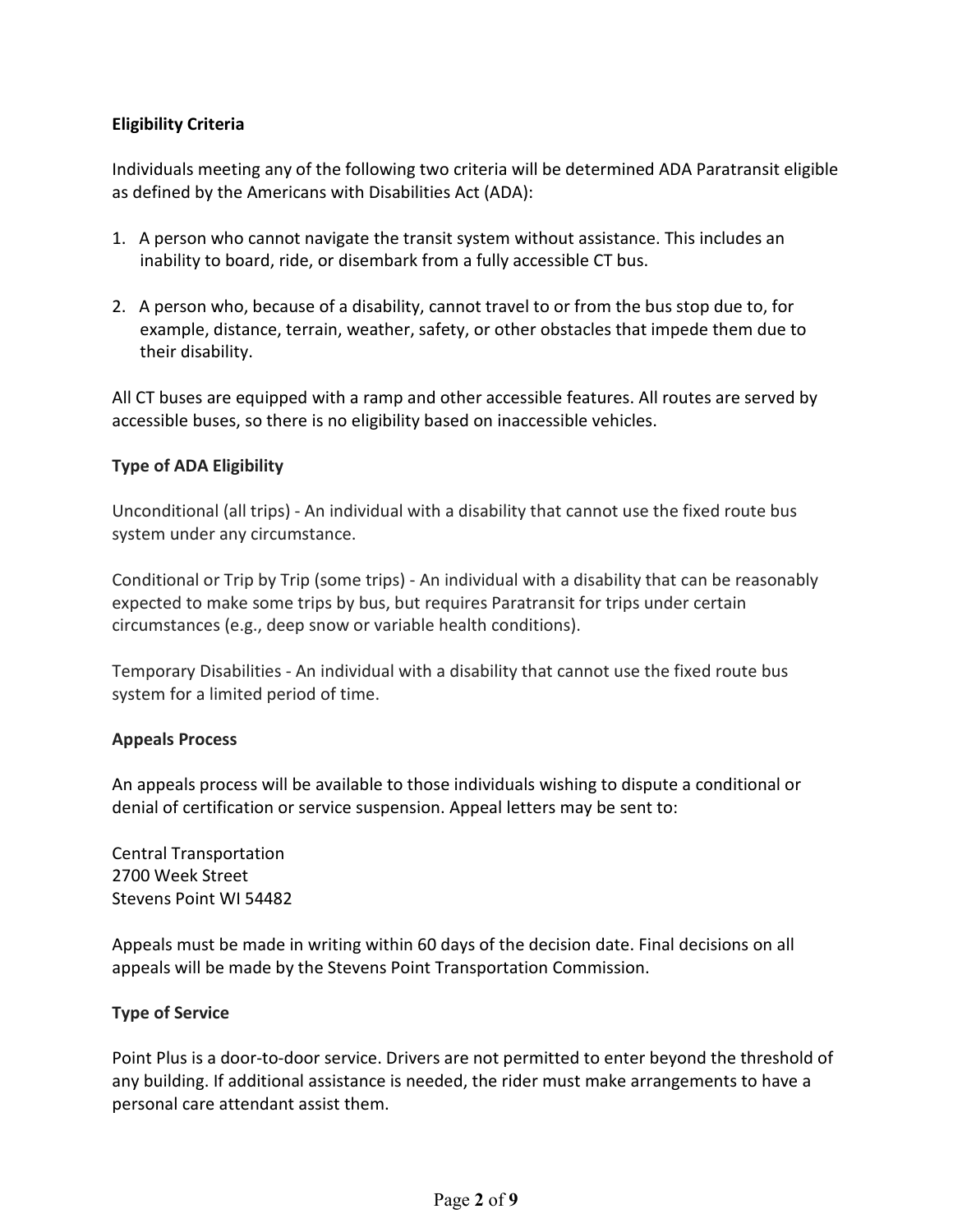Point Plus provides lift-equipped vehicles to serve the needs of riders who may need additional assistance getting on or off the bus. The service is shared ride, so riders may share the vehicle with other riders during their trip.

## **Service Hours and Days**

When the University of Wisconsin Stevens Point (UWSP) campus is not in full session: Monday through Friday 6:45 AM - 6:15 PM

When the University of Wisconsin Stevens Point (UWSP) campus is in full session: Monday through Thursday 6:45 AM - 10:10 PM Friday 6:45 AM - 3:00 AM Saturday 11:15 AM - 3:00 AM

No service on Sundays and the following observed holidays:

- New Year's Day
- Memorial Day
- Independence Day
- Labor Day
- Thanksgiving Day
- Christmas Day

Point Plus Paratransit service shall be available throughout the same hours and days as the Stevens Point fixed route bus service.

#### **Service Area**

Service is only provided inside the service area as defined by the requirements of the Americans with Disabilities Act (ADA). The area is defined as an area within ¾ of a mile on either side of a fixed route.

#### **Levels of Service and Fares**

The basic mode of service for complementary Paratransit is demand responsive, origin-todestination. Door-to-door service is provided.

The Stevens Point Transportation Commission establishes fares for the Central Transportation system.

The current Paratransit fare is as follows:

- Basic Service: \$2.50 per one-way trip
- Agency fare: \$12.50 per one-way trip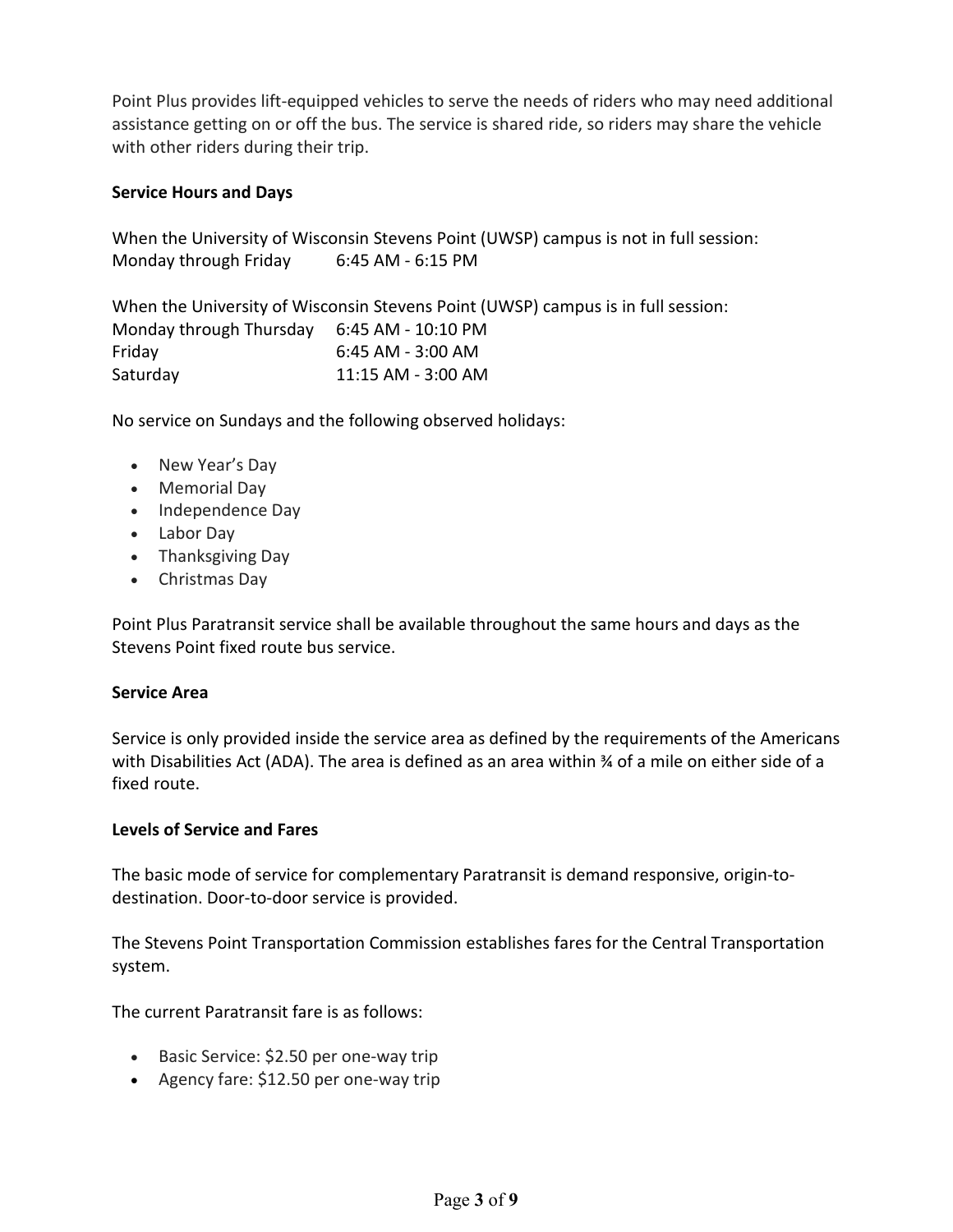Riders must pay the driver at the time of the trip or have funds available in their prepaid account.

# **Trip Scheduling**

Paratransit riders reserve trips by calling the service provider's dispatch number during business hours of 7:00 AM - 4:00 PM Monday through Friday. On Saturday, when the University of Wisconsin Stevens Point campus is in full session, riders can call during business hours of 11:00 AM - 5:30 PM. The caller should be prepared to provide the dispatcher the following information: first name; last name; phone number; how they intend to pay the fare; origin address; destination address; accompanying companion(s), if needed; accompanying equipment (e.g., oxygen tank and respirators); ambulatory or non-ambulatory and desired arrival time.

Next day or subscription service is available by contacting the provider's dispatcher. Trips can be scheduled up to 14 days in advance. The more notice given, the better the chance the requester has of obtaining a desirable pick-up time.

During periods of high demand, it may be necessary for dispatchers to negotiate pick-up times. However, the rider will not be required to schedule a trip more than one hour before or after the desired pick-up time.

One day advanced scheduling is encouraged, however same day call-ins will be considered on a space available basis. CT cannot guarantee same day ride requests, nor guarantee requested pick up times within the one-hour window. Will-calls will only be accepted if a trip has been scheduled. You must have a scheduled pick-up time. A rider can call to request an earlier pickup time before their scheduled trip, but CT cannot guarantee that the requested pick-up time will be accepted.

# **Trip Purpose**

The ADA prohibits restrictions or priorities based on trip purpose. All trips are served in the order received and as scheduled. For state and federal reporting purposes, riders may be requested to provide the reason for the trip, but will not be denied service based on trip purpose.

# **Multiple Destinations**

Each trip includes one destination. Brief stops at locations before the scheduled destination will not be allowed. If multiple destinations are needed, each section of the trip must be scheduled separately and the rider must pay a fare for each ride.

#### **Service Reservations**

There are two types of reservations: advance and subscription. Advance service includes trips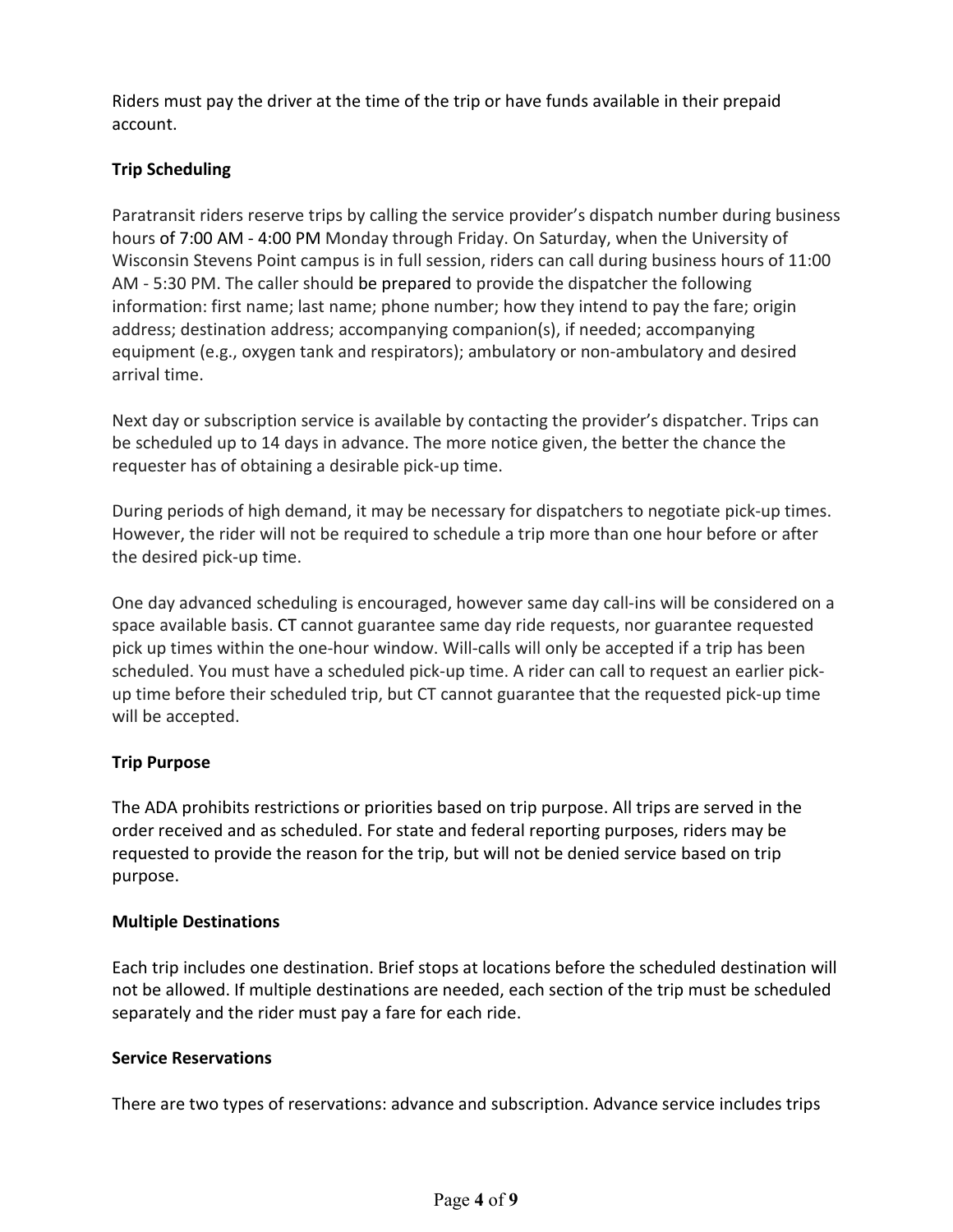scheduled for next day service. Subscription service is defined as trips that are set up for a rider to occur on a regular basis. The number of subscription rides is limited to 60 percent. Subscription trips that are cancelled 25 % or more within a 30-day period may result in the cancellation of subscription service. Subscriptions which have been inactive for longer than 30 days will be cancelled.

The rider is to be aware subscription service will be automatically cancelled on all Federal holidays.

## **Pick-Up Window**

When your pick-up time is scheduled, the vehicle can arrive within a 30-minute pick-up window. For example, if your pick-up window is 9:00 AM - 9:30 AM. Then we can pick you up anytime within that scheduled time frame. It is the rider's responsibility to be prepared to board the vehicle within the pick-up window.

## **5-Minute Wait Time**

Once the vehicle arrives in the allotted pick-up window, the driver will wait for up to 5-minutes for a rider. If the rider is not prepared to board within this 5-minute period, the trip will be counted as a no-show and the vehicle will leave. It is the rider's responsibility to clearly see the area where a vehicle would arrive for pick-up. The rider should be prepared to approach the vehicle when it arrives unless driver assistance was requested when the ride was scheduled.

#### **Cancellations**

When a rider needs to cancel a trip, the cancellation should occur at least one hour prior to the scheduled pick-up time. A late cancellation, less than one hour, is considered a no-show (see the "No-Shows" policy below).

#### **No-Shows**

A no-show occurs when the Point Plus Paratransit vehicle arrives at your pick-up location, waits the required five minutes and the passenger does not board the vehicle. A late cancellation occurs when the scheduled trip is cancelled less than one hour prior to the scheduled pick-up time.

Three no-shows within any 30-day period may result in suspended service. Any person suspended from service has the right to appeal the decision. ADA service may continue during the appeals process.

#### **Prohibited Behavior**

To ensure safety, our rider policy prohibits seriously disruptive behavior, public health threats, and refusal to comply with rules. If the prohibited behavior results from a disability, CT may require a personal care attendant ride with the rider to control the behavior.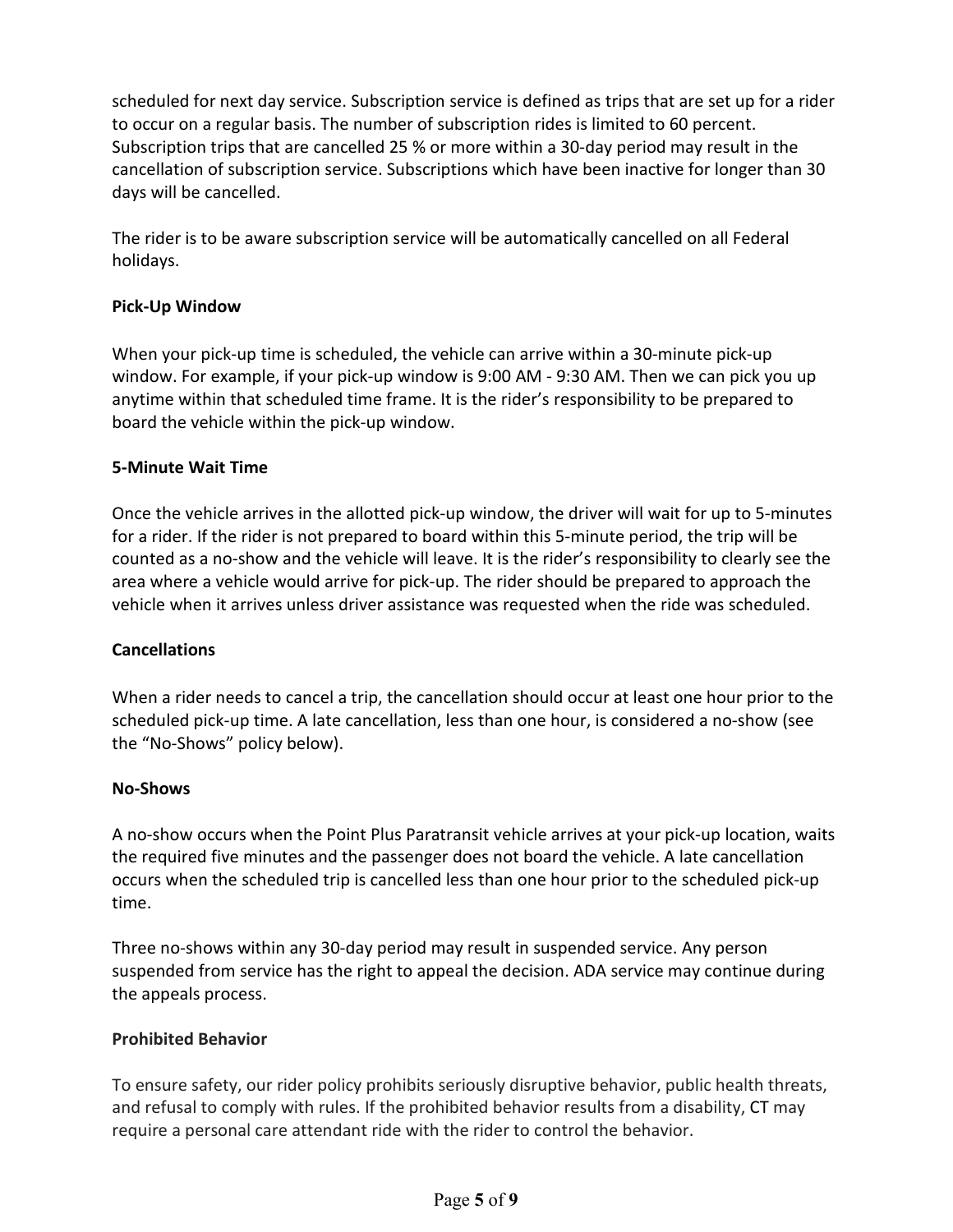# **Personal Care Attendants and Companions**

One personal care attendant (PCA) per ADA program rider is permitted to ride free.

One companion may accompany a program rider, but must pay the current cost for each one way trip. Additional companions may ride and pay a fare, if space is available for safe transport. PCA's and companions must have the same origin and destination as the program rider.

Arrangements for all additional companions must be made at the time of the reservation. Program rider must supply child safety seat for accompanying infants and small children.

## **Visitors and Reciprocal Eligibility**

Visitors are eligible for 21 days of service in a 365-day period beginning on the first day the service is used by the visitor. For additional days of service, the individual is expected to register under CT eligibility procedures.

For individuals who reside outside the CT service jurisdictions, CT shall certify an individual with a disability as a visitor when providing documentation of residence, a statement that because of their disability they are unable to access the fixed route, and, if requested, documentation of disability.

CT shall accept the certification of another transit agency for visitor service.

#### **Medical Equipment**

CT allows riders to bring medical equipment such as respirators and portable oxygen tanks on board vehicles. Oxygen tanks should remain upright at all times and must be secured to the mobility device or held in an upright position.

#### **Carry on**

Each eligible rider is allowed to carry on up to three personal belongings and grocery bags.

#### **Reasonable Modification**

CT will honor and accommodate any reasonable modification to service if the request does not fundamentally alter the service; does not create a direct threat to the health and safety of others; and is not necessary to permit the passenger to use the services for their intended purpose (nondiscriminatory). Such modifications should be made in advance to properly consider and plan for such modification but may be made to the driver at the time of boarding.

#### **Rider Policy**

The purpose of the rider policy is to set guidelines for refusal or suspension of transportation services administered or provided by Central Transportation (CT).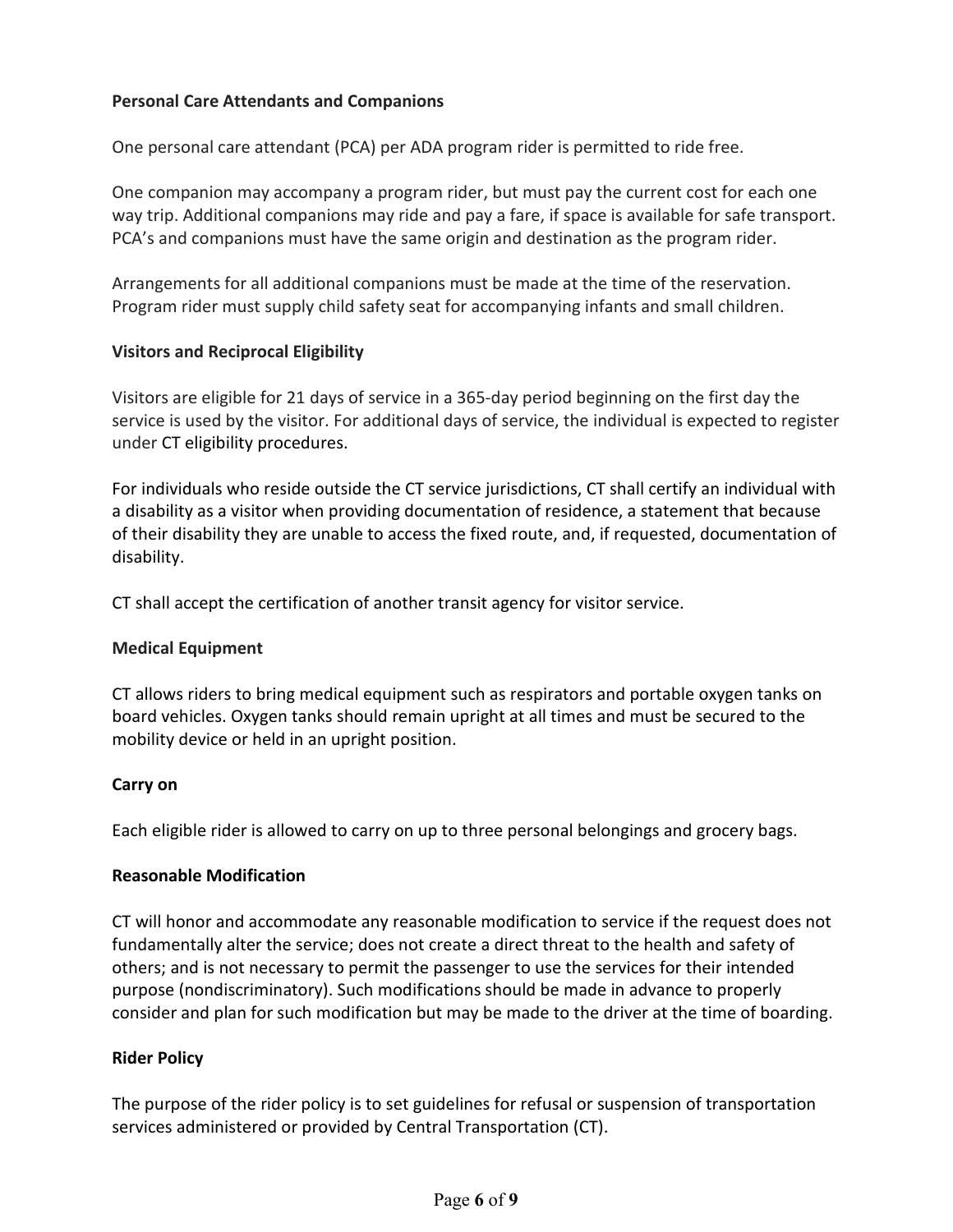This policy applies to circumstances and/or behavior that occurs on CT property, vehicles, or while boarding any CT vehicle.

Services may be refused, suspended, or conditioned due to the following circumstances and/or behaviors:

- Documented Pattern of No-Shows
- Seriously Disruptive Behavior
- Public Health Threats
- Refusal to Pay the Applicable Fare
- Refusal to Comply with Safety Rules

## **Seriously Disruptive Behavior**

Service may be refused to riders who engage in violent, illegal, or seriously disruptive behavior. Seriously disruptive behavior includes, but is not limited to, the following:

- Getting out of a seat while a Paratransit vehicle is in motion
- Leaving a Paratransit vehicle while it is parked to pick up or drop off another rider
- Disturbing a vehicle operator while the operator is driving
- Violent behavior
- Physically or verbally threatening vehicle operator, dispatcher or other riders
- Smoking while on board a vehicle
- Damaging or destroying vehicle equipment
- Engaging in conduct or activity that is a danger to the rider, other riders, or the driver
- Offensive language

# **Public Health Threats**

Service will be refused to any rider who poses a potential public health threat. Examples of public health threats include, but are not limited to the following:

- The existence of excrement on clothes or on hands
- The existence of other body fluids, such as blood or vomit

# **Refusal to Comply with Safety Rules**

A rider that refuses to comply with posted safety rules or driver instructions may be refused service. A rider must be able to physically board and alight from the bus. If a rider cannot physically board or alight from a bus, the rider will need to acquire the resources needed to overcome their disabling condition, such as, a mobility device and/or personal care attendant.

# **Service Refusal Process**

The vehicle operator has the authority to refuse service on the day of the violation. Violations of these rules will be reviewed by CT staff for further action.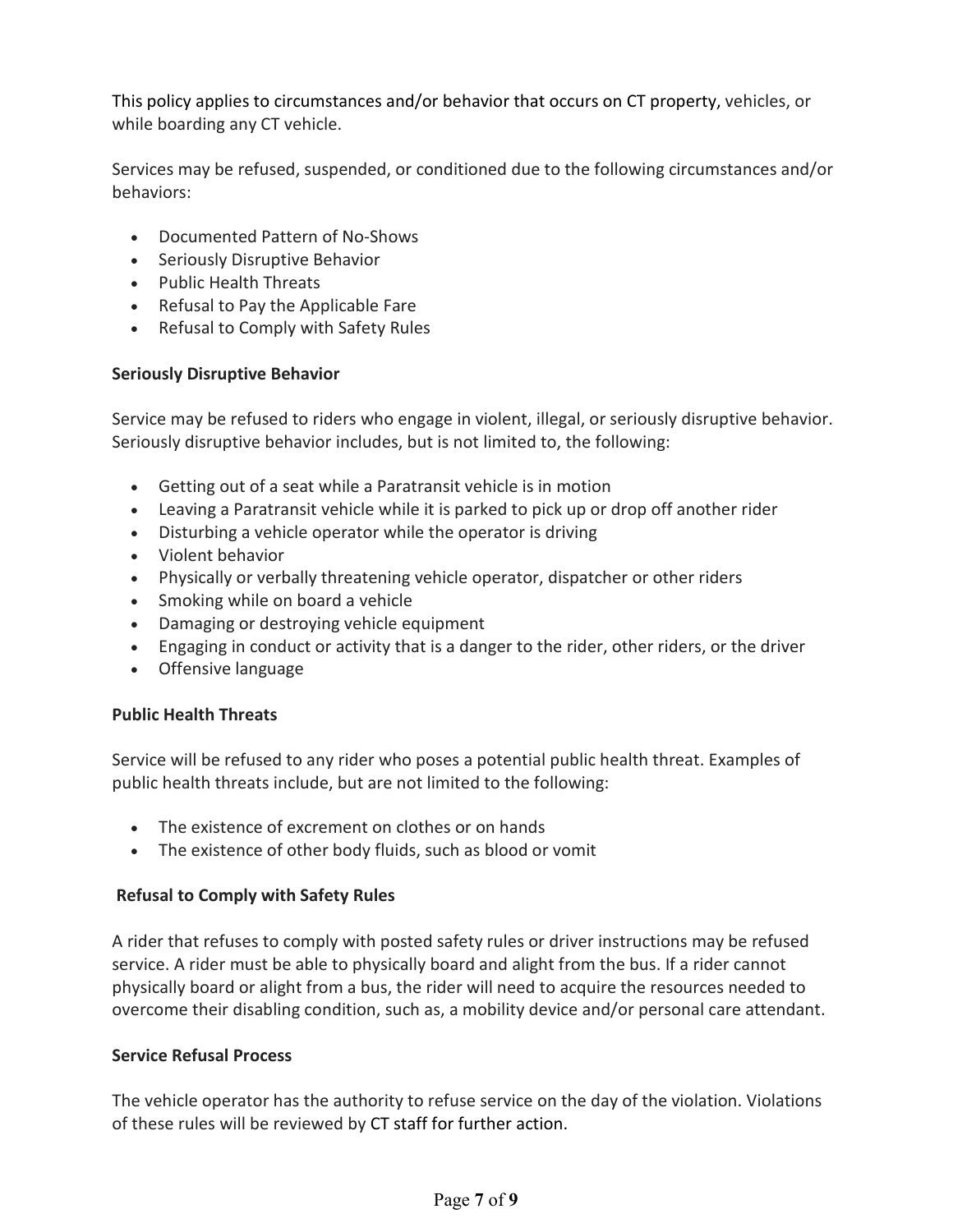The Transportation Superintendent, or the designee, is authorized to suspend or refuse the provision of service to riders who: (1) violate CT's no-show policy; (2) engage in violent, seriously disruptive, or illegal conduct; (3) pose a public health threat; (4) refuse to pay the applicable fare; or (5) refuse to comply with safety rules. The term of the suspension or refusal of service shall depend on the nature and seriousness of the prohibited conduct.

To the extent feasible, the rider shall be notified in writing. The written notification will state the specific basis for the proposed action, the proposed sanction, and the appeal process.

# **Paratransit Performance Monitoring**

CT is responsible for ensuring Paratransit service performance complies with the Americans with Disabilities Act. Service oversight is completed through review of monthly trip records, feedback received through the complaint and comment process, and periodic surveys of riders. In general, the ADA requires Paratransit service provided to riders with disabilities to be comparable to what is provided to riders of the fixed route bus system. CT has developed standards based on regulatory requirements and nationally recognized guidance related to Paratransit service. Below is a list of performance measurable to ADA Paratransit service and established standards within each measure.

On-Time Performance - A Paratransit vehicle is on-time if the vehicle arrives with a 30-minute pick-up window. This is defined as 15 minutes before and 15 minutes after the scheduled pickup time. CT monitors trip records from all ADA trips to track on-time performance. The goal is for 95 percent on-time performance. Will-calls trips and other non-ADA trips are not included in this goal.

Phone System Access - The standard is to minimize call hold times. Our goal is for 95 percent of calls to be answered within 3 minutes and 99 percent answered within 5 minutes. CT analyzes this measure by randomly monitoring the provider's phone access and documenting call hold times. Rider complaints are also used to determine if phone access capacity constraints occurred.

Overall Customer Satisfaction - On occasion, CT may conduct a survey of all or a segment of ADA Paratransit riders. Riders may be asked to rate their satisfaction with, dispatcher courtesy, driver courtesy, driver sensitivity, vehicle cleanliness, and overall ride quality. The results are reviewed with the provider to identify areas of improvement and areas of success.

System Capacity - CT's Paratransit system is prohibited from having any capacity constraints. Trip demand must be adequately served to provide equivalent access when compared to the fix route bus system. CT monitors the following to ensure adequate capacity: trip denials; noshows; subscription rides; customer complaints; and vehicle used.

# **Central Transportation's Accessible Bus Service**

ADA Paratransit programs are designed to provide transportation for individuals with disabilities that are unable to board, ride or alight from a bus; or when environmental or